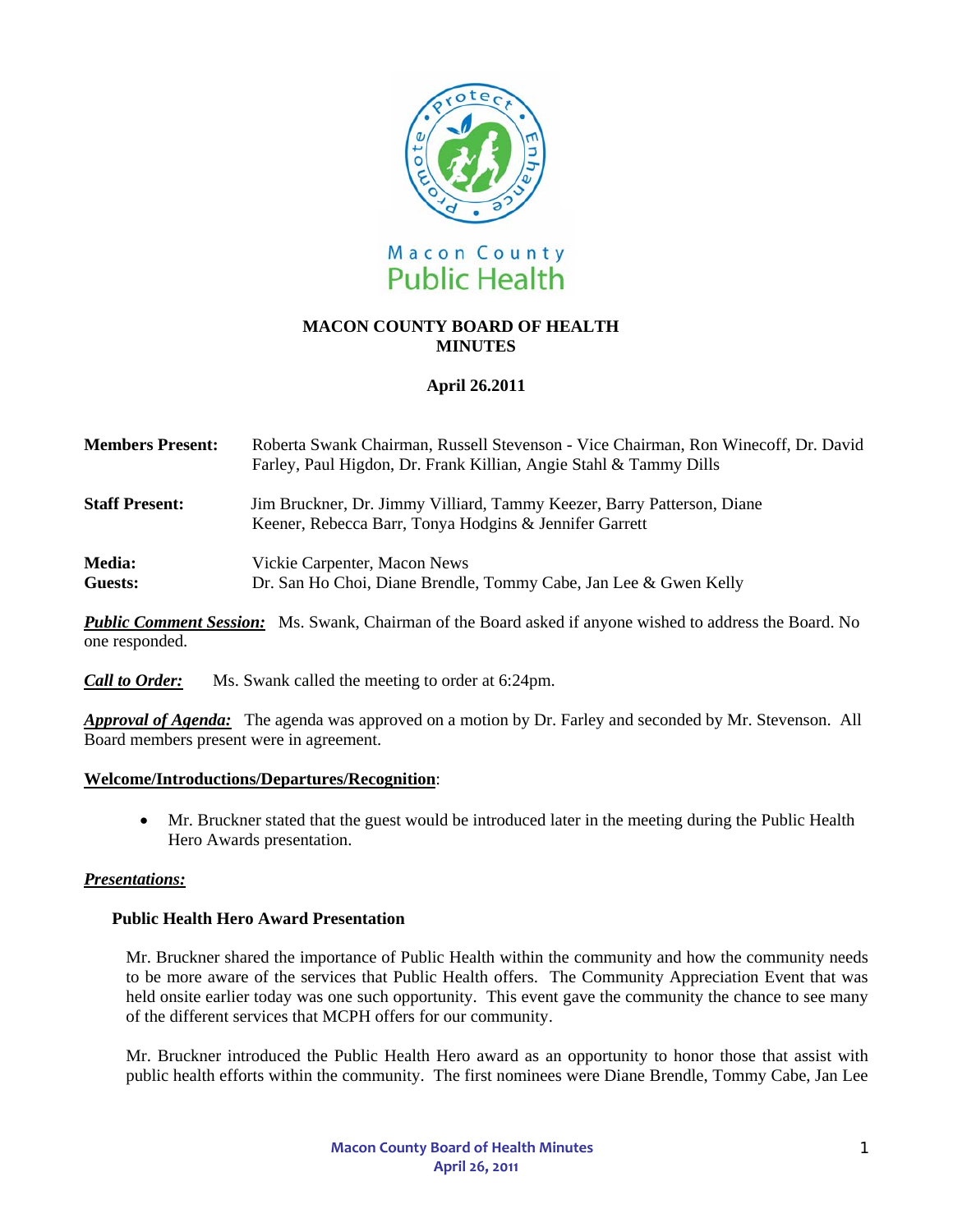and Dr. San Ho Choi. Each of the runner-ups were recognized individually as the nomination was read and, they were presented with a certificate of appreciation.

Ms. Diane Brendle was nominated by Wesley Price, pastor of Watauga Baptist Church. Ms. Brendle is the wellness coordinator for the Watauga church family. She coordinated the Walk to Jerusalem fitness program where church members log in their walking miles with a goal of reaching 6348 miles in 12 weeks. Ms. Brendle has also scheduled annual health screening events for the church members that focus on health and nutrition.

Mr. Tommy Cabe was nominated by Rhonda Blanton. Mr. Cabe has spent numerous hours volunteering his services for the young people of Macon County. He has spent hours at the annual school health fairs, helping with screenings and, he encourages youth to lead healthier lives and make healthier decisions. Mr. Cabe has volunteered his time to work with the tobacco education programs within the schools, has attended the Healthy Living Institute and serves on the School Health Advisory Counsel.

Ms. Jan Lee nominated by Jennifer Hollifield for her involvement with the wellness program at Holly Springs Baptist Church. Through the efforts and coordination of activities of Ms. Lee, Holly Springs has received a bronze certification from the Partners in Health and Wholeness, a group of the North Carolina Council of Churches. Ms. Lee promotes screenings and community education not only within her church community but through public speaking at such events as the Ladies Night Out Program.

Ms. Barr read the nomination that she submitted for Dr. San Ho Choi. Dr. Choi has worked as a physician in Macon County for many years. He has also set an example for his patients and is a proponent of physical fitness as witnessed by his commitment to running and hiking. But beyond that, he has volunteered his time, effort and financial support to build a healthier community for others.

In recent years, Dr. Choi has volunteered to provide many skin cancer screenings clinics. He has screened hundreds of individuals, many of whom did not have insurance or other options for seeing a physician; has gone above and beyond his duty to provide follow-up for some of the skin cancer screening patients that needed additional care; and has also supported Girls on the Run program that encourages young girls to choose healthy life skills, achieve high self-esteem, healthy eating habits and incorporate fitness into their lifestyle by providing scholarships to several young girls who could not afford to participate in this program.

Ms. Swank presented Dr Choi with this year's "Public Health Hero Award" and commented that Dr. Choi has contributed many years to the community and thanked him for his years of service.

*Approve Minutes of Previous Meeting of March 22, 2011:* Minutes from the March meeting were approved with a motion by Mr. Winecoff and seconded by Mr. Stevenson. All Board members present were in agreement.

## *Old Business:*

**Budget Update** 

• **State** 

Mr. Bruckner stated that there are several proposed cuts from the State Budget that could affect Local Public Health. Many of these cuts will result in elimination of positions at the state level. Healthy Carolinians will be transferred to the Division of Public Health Chronic Disease and Injury Section. There will also be a reduction in staff in state WADE (Wastewater Discharge Elimination Program).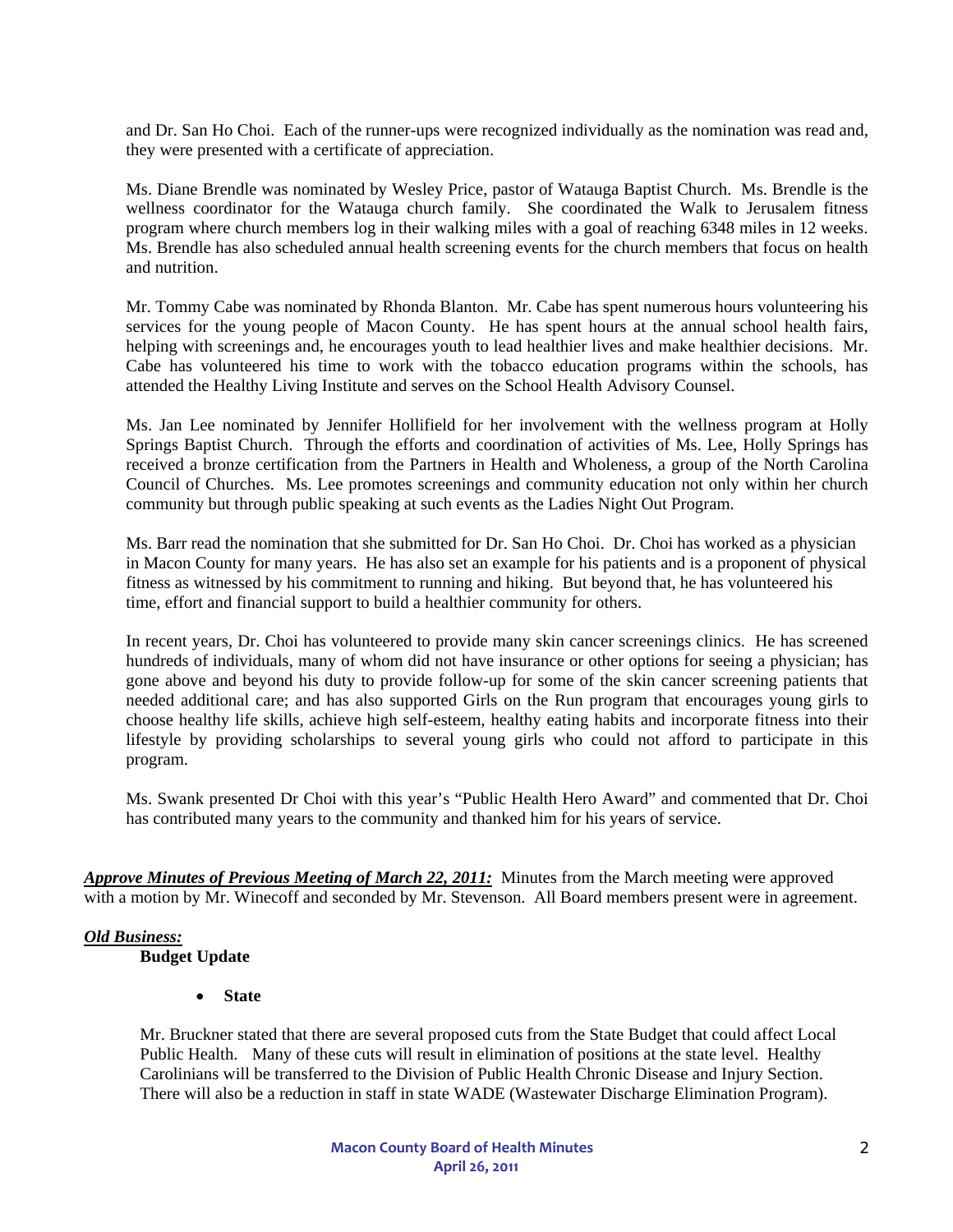School nursing funding may change with stipulations that school nurses can not be used for teaching positions or do anything within the school other than nursing duties.

#### • L**ocal**

Mr. Bruckner stated that he has had meetings recently that included the County Manager, a County Commissioner and the County Finance Officer. Additional information was requested and that information is being compiled. Much of the requested information being compiled is for the current budget year. There has not been a date set to present next year's budget to the commissioners.

## **Legislative update**

Mr. Bruckner was asked by several Board Members to present a legislative update at this meeting. Mr. Bruckner stated that there are several bills in the House and Senate that are worthy of watching. The deadline for filing new bills has passed and the crossover deadline was May  $12<sup>th</sup>$ . Mr. Bruckner encouraged the Board to keep up-to-date with the following bills: Senate Bill 425 Medicaid Billing in Local Health Departments, this bill would allow health departments to bill through HIS as they do now or choose to direct bill Medicaid. Senate Bill 433 and House Bill 580 County Level Consolidation which would allow counties to consolidate their human services departments into a single department under the County Manager (includes Department of Social Services, Health, and Mental Health). Mr. Stevenson asked where the support for this bill was coming from. Mr. Bruckner said that most of the support for this bill seems to be coming from the County Commission Association. House Bill 347 Notification of Treatment of Minors which focuses on the elimination of minors requesting confidential family planning services. Senate Bills 551 and 552 which focus on the establishment of state and regional public health authorities. If passed the majority of the functions of the local health departments would come under the control of the Authority Board.

### *New Business:*

#### **Prenatal Provider Contract**

Mr. Bruckner stated that Dr. Bourscak resigned effective April 5, 2011. MCPH has signed a contract with MAHEC (Mountain Area Health Education Center) effective April 7, 2011. Dr. Kellett Letson is now coming on Tuesdays to provide Maternal Health services to our clients. MAHEC is working with Angel and Mission Hospitals to recruit an OB/GYN provider for Franklin.

#### **County Health Rankings**

Ms. Barr presented to the Board, an overview of the current County Health Rankings. These rankings look at all 100 counties in North Carolina. A copy of the report is located at [www.countyhealthrankings.org](http://www.countyhealthrankings.org/) Ms. Barr stated that this information is just a "snapshot in time" and can not compare one year to another since the datasets change from one year to the next.

#### **Child Fatality Team Annual Report**

Ms. Garrett, local chair for the Macon County Child Fatality Prevention Team, provided the Board with a copy of the CFPT Annual Report. CFPT review all child deaths for children under the age of 18. Ms. Garrett stated that the CFPT review cases quarterly for the corresponding previous year. The last quarter of 2009 the CFPT reviewed one case; the first quarter of 2010 review was 2 fatalities.